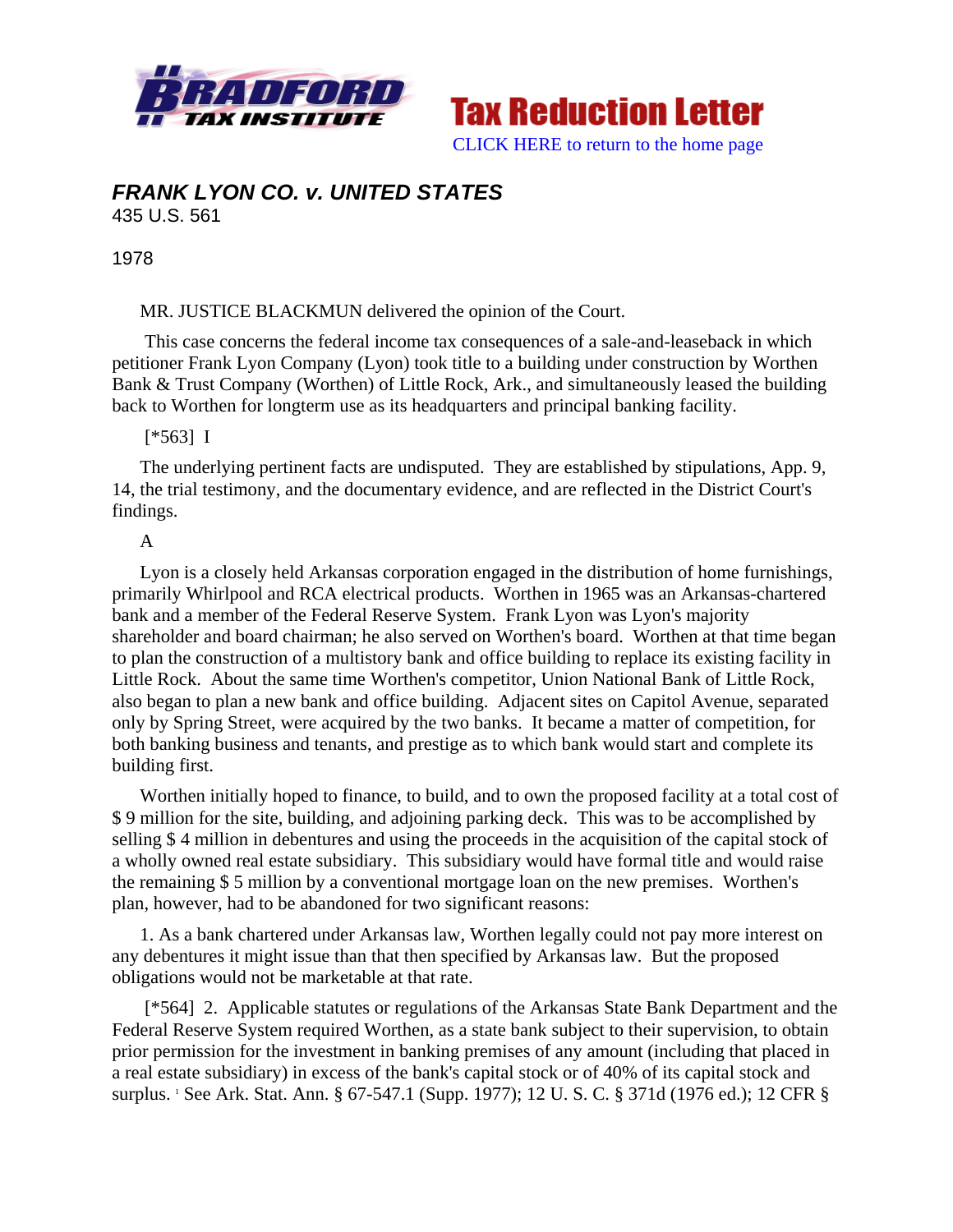265.2 (f)(7) (1977). Worthen, accordingly, was advised by staff employees of the Federal Reserve System that they would not recommend approval of the plan by the System's Board of Governors.

1 Worthen, as of June 30, 1967, had capital stock of \$ 4 million and surplus of \$ 5 million. During the period the building was under construction Worthen became a national bank subject to the supervision and control of the Comptroller of the Currency.

Worthen therefore was forced to seek an alternative solution that would provide it with the use of the building, satisfy the state and federal regulators, and attract the necessary capital. In September 1967 it proposed a sale-and-leaseback arrangement. The State Bank Department and the Federal Reserve System approved this approach, but the Department required that Worthen possess an option to purchase the leased property at the end of the 15th year of the lease at a set price, and the federal regulator required that the building be owned by an independent third party.

Detailed negotiations ensued with investors that had indicated interest, namely, Goldman, Sachs & Company; White, Weld & Co.; Eastman Dillon, Union Securities & Company; and Stephens, Inc. Certain of these firms made specific proposals.

Worthen then obtained a commitment from New York Life Insurance Company to provide \$ 7,140,000 in permanent mortgage financing on the building, conditioned upon its approval of the titleholder. At this point Lyon entered the negotiations and it, too, made a proposal.

 [\*565] Worthen submitted a counterproposal that incorporated the best features, from its point of view, of the several offers. Lyon accepted the counterproposal, suggesting, by way of further inducement, a \$ 21,000 reduction in the annual rent for the first five years of the building lease. Worthen selected Lyon as the investor. After further negotiations, resulting in the elimination of that rent reduction (offset, however, by higher interest Lyon was to pay Worthen on a subsequent unrelated loan), Lyon in November 1967 was approved as an acceptable borrower by First National City Bank for the construction financing, and by New York Life, as the permanent lender. In April 1968 the approvals of the state and federal regulators were received.

In the meantime, on September 15, before Lyon was selected, Worthen itself began construction.

#### B

In May 1968 Worthen, Lyon, City Bank, and New York Life executed complementary and interlocking agreements under which the building was sold by Worthen to Lyon as it was constructed, and Worthen leased the completed building back from Lyon.

1. Agreements between Worthen and Lyon. Worthen and Lyon executed a ground lease, a sales agreement, and a building lease.

Under the ground lease dated May 1, 1968, App. 366, Worthen leased the site to Lyon for 76 years and 7 months through November 30, 2044. The first 19 months were the estimated construction period. The ground rents payable by Lyon to Worthen were \$ 50 for the first 26 years and 7 months and thereafter in quarterly payments:

| ◡           |                    |
|-------------|--------------------|
| 12/1/94     | \$100,000 annually |
| through     |                    |
| 11/30/99(5) |                    |
| years)      |                    |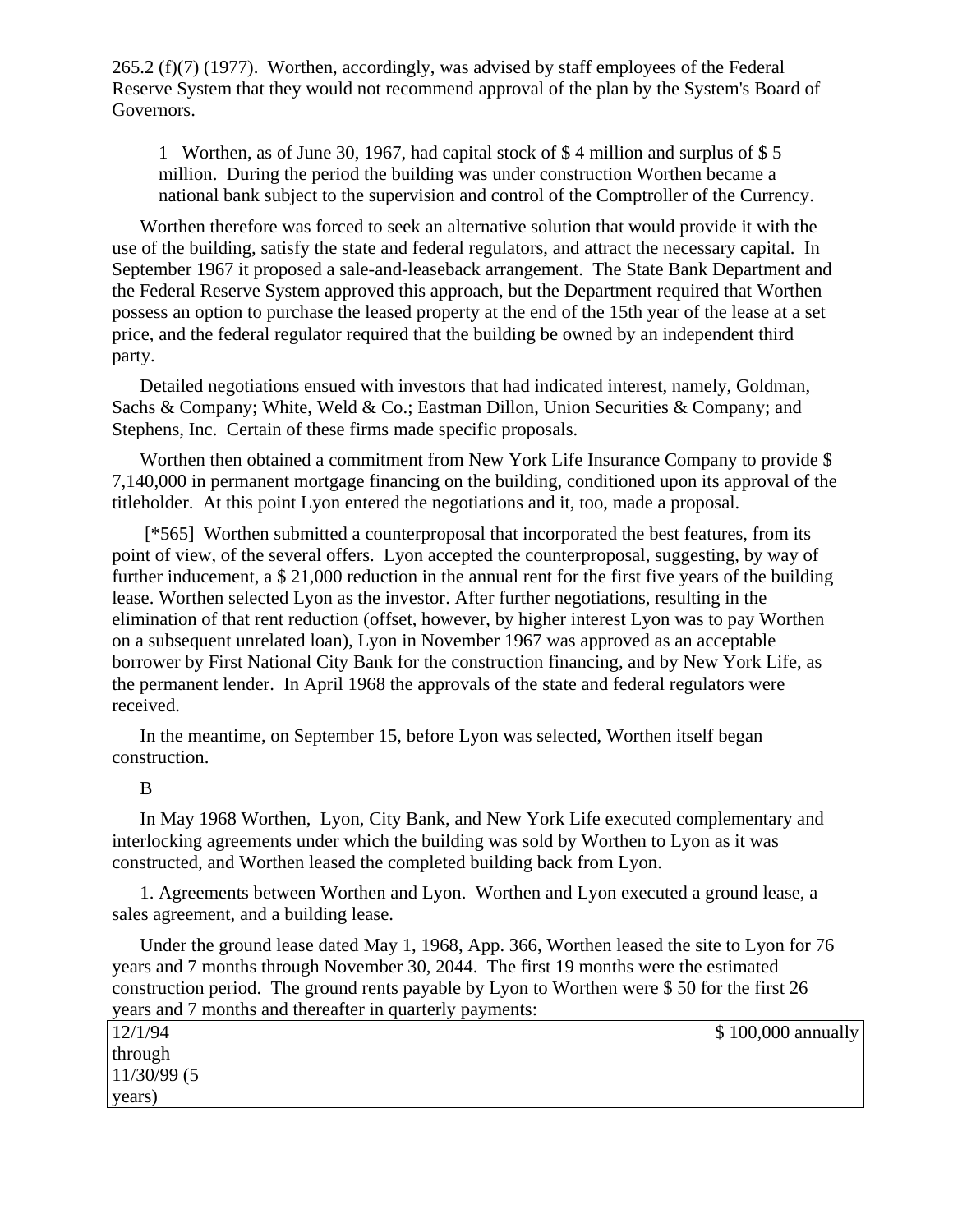| 12/1/99        | \$150,000 annually |
|----------------|--------------------|
| through        |                    |
| $11/30/04$ (5) |                    |
| years)         |                    |
| 12/1/04        | \$200,000 annually |
| through        |                    |
| 11/30/09 (5    |                    |
| years)         |                    |
| 12/1/09        | \$250,000 annually |
| through        |                    |
| 11/30/34 (25   |                    |
| years)         |                    |
| 12/1/34        | \$10,000 annually. |
| through        |                    |
| 11/30/44 (10   |                    |
| years)         |                    |

 [\*566] Under the sales agreement dated May 19, 1968, *id*., at 508, Worthen agreed to sell the building to Lyon, and Lyon agreed to buy it, piece by piece as it was constructed, for a total price not to exceed \$ 7,640,000, in reimbursements to Worthen for its expenditures for the construction of the building.<sup>2</sup>

2 This arrangement appeared advisable and was made because purchases of materials by Worthen (which then had become a national bank) were not subject to Arkansas sales tax. See Ark. Stat. Ann. § 84-1904 (*l*) (1960); *First Agricultural Nat. Bank* v. *Tax Comm'n*, 392 U.S. 339 (1968). Sales of the building elements to Lyon also were not subject to state sales tax, since they were sales of real estate. See Ark. Stat. Ann. § 84-1902 (c) (Supp. 1977).

 Under the building lease dated May 1, 1968, *id*., at 376, Lyon leased the building back to Worthen for a primary term of 25 years from December 1, 1969, with options in Worthen to extend the lease for eight additional 5-year terms, a total of 65 years. During the period between the expiration of the building lease (at the latest, November 30, 2034, if fully extended) and the end of the ground lease on November 30, 2044, full ownership, use, and control of the building were Lyon's, unless, of course, the building had been repurchased by Worthen. *Id*., at 369. Worthen was not obligated to pay rent under the building lease until completion of the building. For the first 11 years of the lease, that is, until November 30, 1980, the stated quarterly rent was \$ 145,581.03 (\$ 582,324.12 for the year). For the next 14 years, the quarterly rent was \$ 153,289.32 (\$ 613,157.28 for the year), and for the option periods the rent was \$ 300,000 a year, payable quarterly. *Id*., at 378-379. The total rent for the building over the 25-year primary term of the lease thus was \$ 14,989,767.24. That rent equaled the principal and interest payments that would amortize the \$ 7,140,000 New York Life mortgage loan over the same period. When the mortgage was paid off at the end of the primary term, the annual building rent, if Worthen extended the lease, came down to the stated \$ 300,000. Lyon's [\*567] net rentals from the building would be further reduced by the increase in ground rent Worthen would receive from Lyon during the extension.  $3$ 

3 This, of course, is on the assumption that Worthen exercises its option to extend the building lease. If it does not, Lyon remains liable for the substantial rents prescribed by the ground lease. This possibility brings into sharp focus the fact that Lyon, in a very practical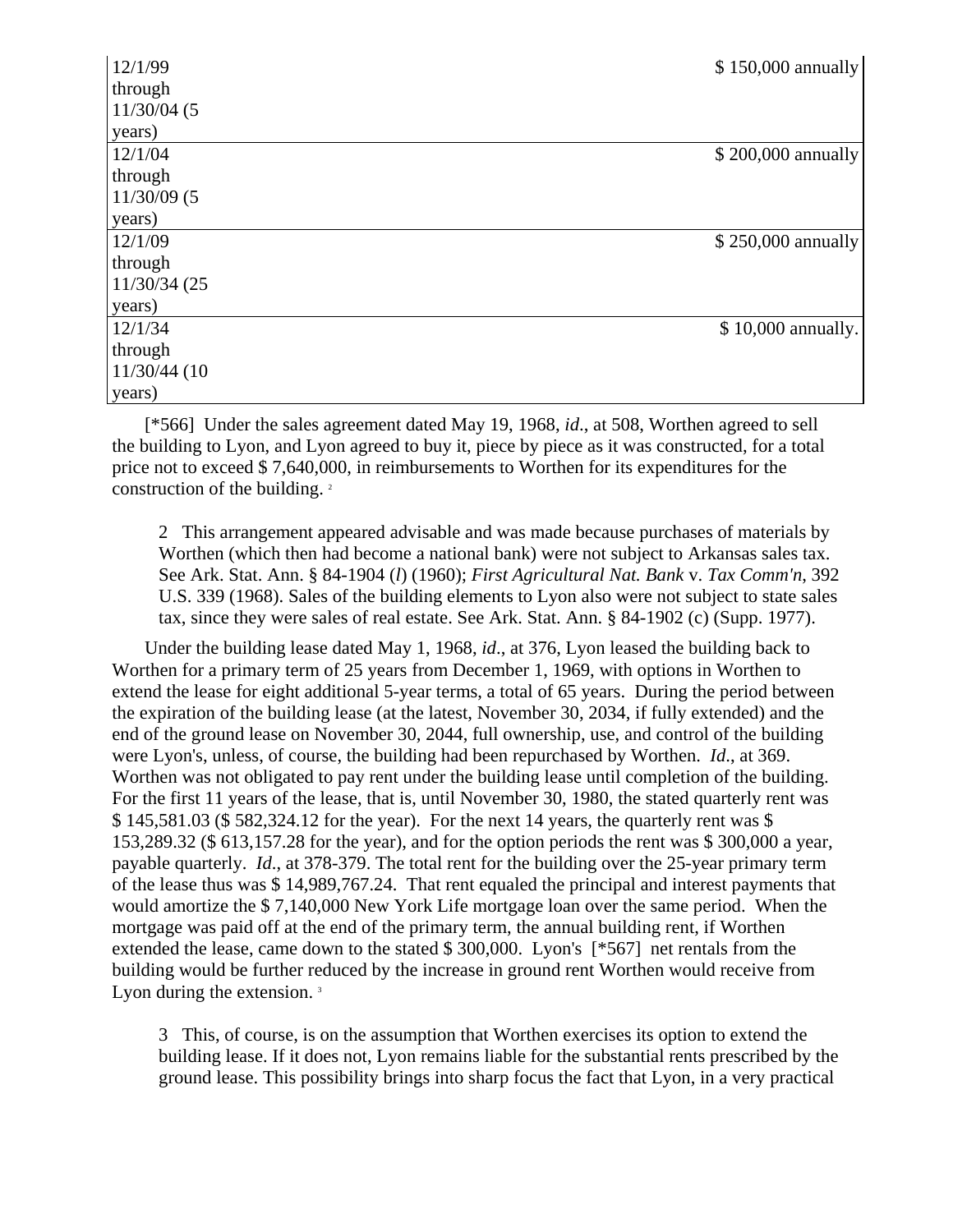sense, is at least the ultimate owner of the building. If Worthen does not extend, the building lease expires and Lyon may do with the building as it chooses.

The Government would point out, however, that the net amounts payable by Worthen to Lyon during the building lease's extended terms, if all are claimed, would approximate the amount required to repay Lyon's \$ 500,000 investment at 6% compound interest. Brief for United States 14.

 The building lease was a "net lease," under which Worthen was responsible for all expenses usually associated with the maintenance of an office building, including repairs, taxes, utility charges, and insurance, and was to keep the premises in good condition, excluding, however, reasonable wear and tear.

Finally, under the lease, Worthen had the option to repurchase the building at the following times and prices:

| 11/30/80 (after 11  | \$6,325,169.85 |
|---------------------|----------------|
| years)              |                |
| 11/30/84 (after 15  | \$5,432,607.32 |
| years)              |                |
| 11/30/89 (after 20  | \$4,187,328.04 |
| years)              |                |
| 11/30/94 (after 25) | \$2,145,935.00 |
| years)              |                |

These repurchase option prices were the sum of the unpaid balance of the New York Life mortgage, Lyon's \$ 500,000 investment, and 6% interest compounded on that investment.

2. Construction financing agreement. By agreement dated May 14, 1968, *id*., at 462, City Bank agreed to lend Lyon \$ 7,000,000 for the construction of the building. This loan was secured by a mortgage on the building and the parking deck, executed by Worthen as well as by Lyon, and an assignment by Lyon of its interests in the building lease and in the ground lease.

3. Permanent financing agreement. By Note Purchase [\*568] Agreement dated May 1, 1968, *id*., at 443, New York Life agreed to purchase Lyon's \$ 7,140,000 6 3/4% 25-year secured note to be issued upon completion of the building. Under this agreement Lyon warranted that it would lease the building to Worthen for a noncancelable term of at least 25 years under a net lease at a rent at least equal to the mortgage payments on the note. Lyon agreed to make quarterly payments of principal and interest equal to the rentals payable by Worthen during the corresponding primary term of the lease. *Id*., at 523. The security for the note was a first deed of trust and Lyon's assignment of its interests in the building lease and in the ground lease. *Id*., at 527, 571. Worthen joined in the deed of trust as the owner of the fee and the parking deck.

In December 1969 the building was completed and Worthen took possession. At that time Lyon received the permanent loan from New York Life, and it discharged the interim loan from City Bank. The actual cost of constructing the office building and parking complex (excluding the cost of the land) exceeded \$ 10,000,000.

 $\overline{C}$ 

Lyon filed its federal income tax returns on the accrual and calendar year basis. On its 1969 return, Lyon accrued rent from Worthen for December. It asserted as deductions one month's interest to New York Life; one month's depreciation on the building; interest on the construction loan from City Bank; and sums for legal and other expenses incurred in connection with the transaction.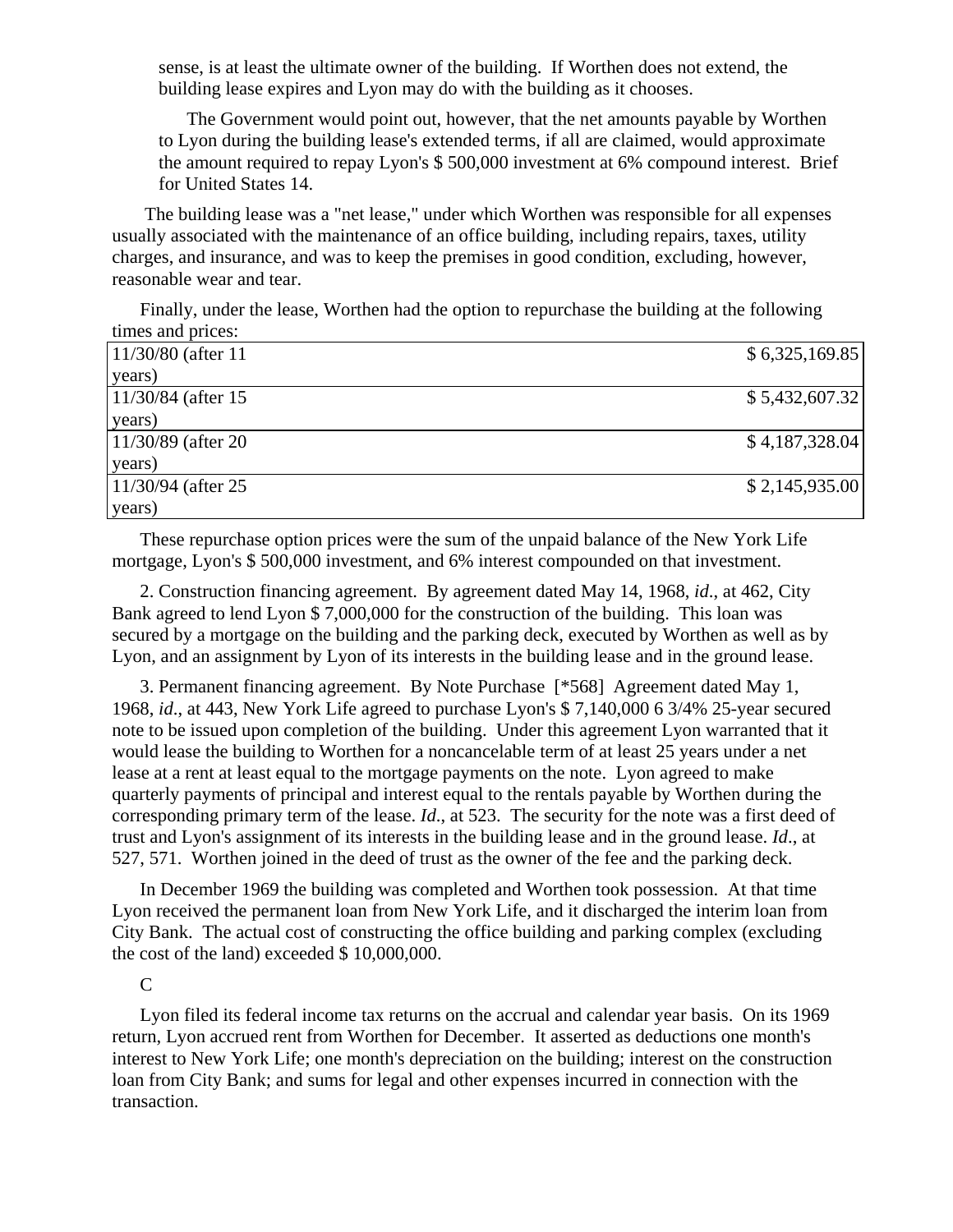On audit of Lyon's 1969 return, the Commissioner of Internal Revenue determined that Lyon was "not the owner for tax purposes of any portion of the Worthen Building," and ruled that "the income and expenses related to this building are not allowable . . . for Federal income tax purposes." App. 304-305, 299. He also added \$ 2,298.15 to Lyon's 1969 income as "accrued interest income." This was the computed 1969 portion of a gain, considered the equivalent of interest income, [\*569] the realization of which was based on the assumption that Worthen would exercise its option to buy the building after 11 years, on November 30, 1980, at the price stated in the lease, and on the additional determination that Lyon had "loaned" \$ 500,000 to Worthen. In other words, the Commissioner determined that the sale-and-leaseback arrangement was a financing transaction in which Lyon loaned Worthen \$ 500,000 and acted as a conduit for the transmission of principal and interest from Worthen to New York Life.

All this resulted in a total increase of \$ 497,219.18 over Lyon's reported income for 1969, and a deficiency in Lyon's federal income tax for that year in the amount of \$ 236,596.36. The Commissioner assessed that amount, together with interest of \$ 43,790.84, for a total of \$ 280,387.20. 4

4 These figures do not include uncontested adjustments not involved in this litigation.

Lyon paid the assessment and filed a timely claim for its refund. The claim was denied, and this suit, to recover the amount so paid, was instituted in the United States District Court for the Eastern District of Arkansas within the time allowed by 26 U. S. C. § 6532 (a)(1).

After trial without a jury, the District Court, in a memorandum letter-opinion setting forth findings and conclusions, ruled in Lyon's favor and held that its claimed deductions were allowable. 75-2 USTC para. 9545 (1975), 36 AFTR 2d para. 75-5059 (1975); App. 296-311. It concluded that the legal intent of the parties had been to create a bona fide sale-and-leaseback in accordance with the form and language of the documents evidencing the transactions. It rejected the argument that Worthen was acquiring an equity in the building through its rental payments. It found that the rents were unchallenged and were reasonable throughout the period of the lease, and that the option prices, negotiated at arm's length between the parties, represented fair estimates of market value on the applicable dates. It rejected any negative [\*570] inference from the fact that the rentals, combined with the options, were sufficient to amortize the New York Life loan and to pay Lyon a 6% return on its equity investment. It found that Worthen would acquire an equity in the building only if it exercised one of its options to purchase, and that it was highly unlikely, as a practical matter, that any purchase option would ever be exercised. It rejected any inference to be drawn from the fact that the lease was a "net lease." It found that Lyon had mixed motivations for entering into the transaction, including the need to diversify as well as the desire to have the benefits of a "tax shelter." App. 296, 299.

 The United States Court of Appeals for the Eighth Circuit reversed. 536 F.2d 746 (1976). It held that the Commissioner correctly determined that Lyon was not the true owner of the building and therefore was not entitled to the claimed deductions. It likened ownership for tax purposes to a "bundle of sticks" and undertook its own evaluation of the facts. It concluded, in agreement with the Government's contention, that Lyon "totes an empty bundle" of ownership sticks. *Id*., at 751. It stressed the following: (a) The lease agreements circumscribed Lyon's right to profit from its investment in the building by giving Worthen the option to purchase for an amount equal to Lyon's \$ 500,000 equity plus 6% compound interest and the assumption of the unpaid balance of the New York Life mortgage.<sup>5</sup> (b) The option prices did not take into account possible appreciation of the value of the building or inflation.  $\epsilon$  (c) Any award realized as a [\*571] result of destruction or condemnation of the building in excess of the mortgage balance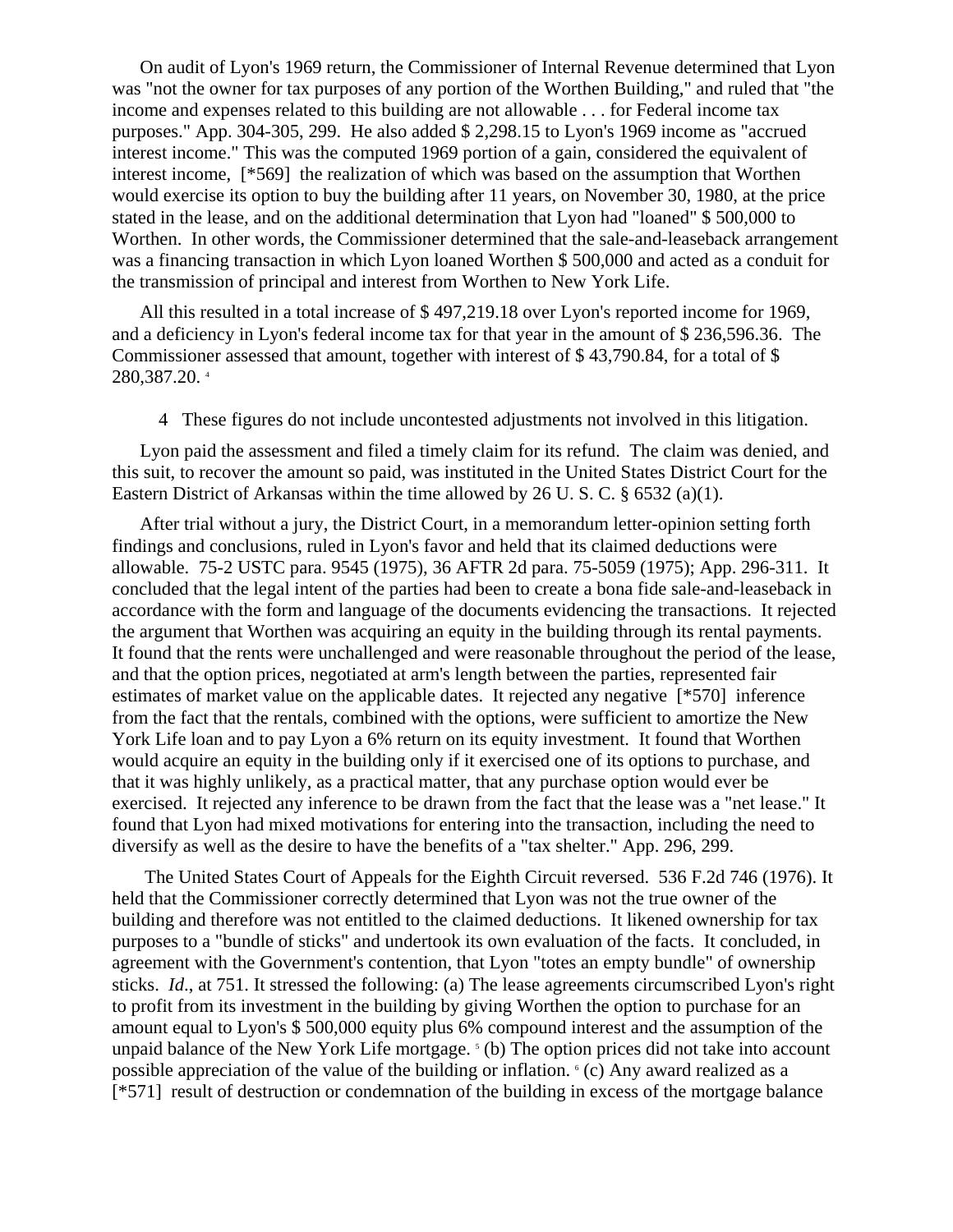and the \$500,000 would be paid to Worthen and not Lyon.  $\tau$  (d) The building rental payments during the primary term were exactly equal to the mortgage payments. <sup>8</sup> (e) Worthen retained control over the ultimate disposition of the building through its various options to repurchase and to renew the lease plus its ownership of the site.  $\degree$  (f) Worthen enjoyed all benefits and bore all burdens incident to the operation and ownership of the building so that, in the Court of Appeals' view, the only economic advantages accruing to Lyon, in the event it were considered to be the true owner of the property, were income tax savings of approximately \$ 1.5 million during the first 11 [\*572] years of the arrangement. 10 *Id*., at 752-753. 11 The court concluded, *id*., at 753, that the transaction was "closely akin" to that in *Helvering* v. *Lazarus & Co*., 308 U.S. 252 (1939). "In sum, the benefits, risks, and burdens which [Lyon] has incurred with respect to the Worthen building are simply too insubstantial to establish a claim to the status of owner for tax purposes. . . . The vice of the present lease is that all of [its] features have been employed in the same transaction with the cumulative effect of depriving [Lyon] of any significant ownership interest." 536 F.2d, at 754.

5 Lyon here challenges this assertion on the grounds that it had the right and opportunities to sell the building at a greater profit at any time; the return to Lyon was not insubstantial and was attractive to a true investor in real estate; the 6% return was the minimum Lyon would realize if Worthen exercised one of its options, an event the District Court found highly unlikely; and Lyon would own the building and realize a greater return than 6% if Worthen did not exercise an option to purchase.

6 Lyon challenges this observation by pointing out that the District Court found the option prices to be the negotiated estimate of the parties of the fair market value of the building on the option dates and to be reasonable. App. 303, 299.

7 Lyon asserts that this statement is true only with respect to the total destruction or taking of the building on or after December 1, 1980. Lyon asserts that it, not Worthen, would receive the excess above the mortgage balance in the event of total destruction or taking before December 1, 1980, or in the event of partial damage or taking at any time. *Id*., at 408-410, 411.

8 Lyon concedes the accuracy of this statement, but asserts that it does not justify the conclusion that Lyon served merely as a conduit by which mortgage payments would be transmitted to New York Life. It asserts that Lyon was the sole obligor on the New York Life note and would remain liable in the event of default by Worthen. It also asserts that the fact the rent was sufficient to amortize the loan during the primary term of the lease was a requirement imposed by New York Life, and is a usual requirement in most longterm loans secured by a long-term lease.

9 As to this statement, Lyon asserts that the Court of Appeals ignored Lyon's right to sell the building to another at any time; the District Court's finding that the options to purchase were not likely to be exercised; the uncertainty that Worthen would renew the lease for 40 years; Lyon's right to lease to anyone at any price during the last 10 years of the ground lease; and Lyon's continuing ownership of the building after the expiration of the ground lease.

10 In response to this, Lyon asserts that the District Court found that the benefits of occupancy Worthen will enjoy are common in most long-term real estate leases, and that the District Court found that Lyon had motives other than tax savings in entering into the transaction. It also asserts that the net cash after-tax benefit would be \$ 312,220, not \$ 1.5 million.

11 Other factors relied on by the Court of Appeals, 536 F.2d, at 752, were the allocation of the investment credit to Worthen, and a claim that Lyon's ability to sell the building to a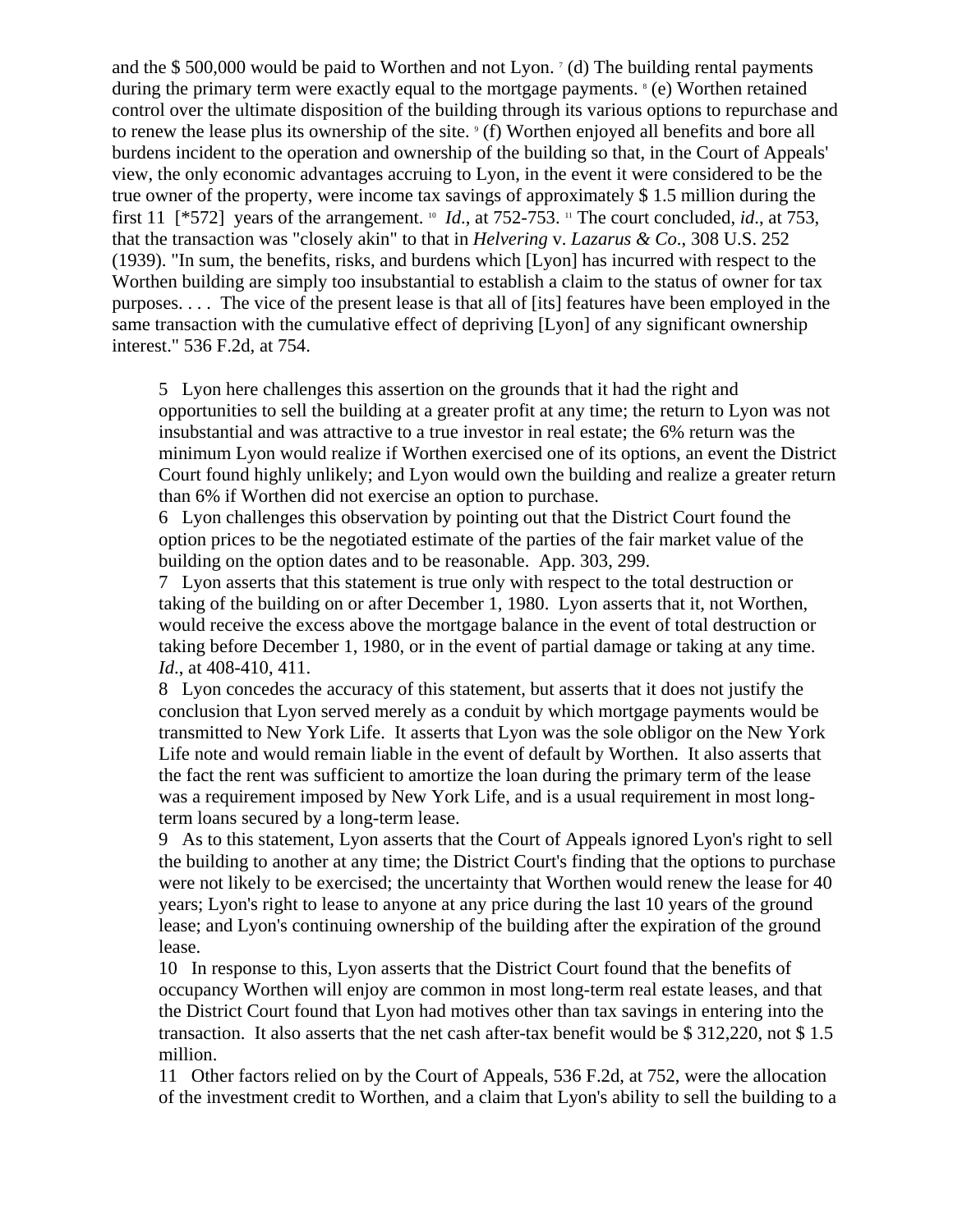third party was "carefully circumscribed" by the lease agreements. The investment credit by statute is freely allocable between the parties, § 48 (d) of the 1954 Code, 26 U. S. C. § 48 (d), and the Government has not pressed either of these factors before this Court.

We granted certiorari, 429 U.S. 1089 (1977), because of an indicated conflict with *American Realty Trust* v. *United States*, 498 F.2d 1194 (CA4 1974).

II

 This Court, almost 50 years ago, observed that "taxation is not so much concerned with the refinements of title as it is with actual command over the property taxed -- the actual benefit for which the tax is paid." *Corliss* v. *Bowers*, 281 U.S. 376, 378 (1930). In a number of cases, the Court has refused to permit the transfer of formal legal title to shift the incidence of taxation attributable to ownership of property where the transferor continues to retain significant control [\*573] over the property transferred. *E. g., Commissioner* v. *Sunnen*, 333 U.S. 591 (1948); *Helvering* v. *Clifford*, 309 U.S. 331 (1940). In applying this doctrine of substance over form, the Court has looked to the objective economic realities of a transaction rather than to the particular form the parties employed. The Court has never regarded "the simple expedient of drawing up papers," *Commissioner* v. *Tower*, 327 U.S. 280, 291 (1946), as controlling for tax purposes when the objective economic realities are to the contrary. "In the field of taxation, administrators of the laws, and the courts, are concerned with substance and realities, and formal written documents are not rigidly binding." *Helvering* v. *Lazarus & Co*., 308 U.S., at 255. See also *Commissioner* v. *P. G. Lake, Inc*., 356 U.S. 260, 266-267 (1958); *Commissioner* v. *Court Holding Co*., 324 U.S. 331, 334 (1945). Nor is the parties' desire to achieve a particular tax result necessarily relevant. *Commissioner* v. *Duberstein*, 363 U.S. 278, 286 (1960).

In the light of these general and established principles, the Government takes the position that the Worthen-Lyon transaction in its entirety should be regarded as a sham. The agreement as a whole, it is said, was only an elaborate financing scheme designed to provide economic benefits to Worthen and a guaranteed return to Lyon. The latter was but a conduit used to forward the mortgage payments, made under the guise of rent paid by Worthen to Lyon, on to New York Life as mortgagee. This, the Government claims, is the true substance of the transaction as viewed under the microscope of the tax laws. Although the arrangement was case in sale-and-leaseback form, in substance it was only a financing transaction, and the terms of the repurchase options and lease renewals so indicate. It is said that Worthen could reacquire the building simply by satisfying the mortgage debt and paying Lyon its \$ 500,000 advance plus interest, regardless of the fair market value of the building at the time; similarly, when the mortgage was paid off, Worthen could extend the lease at [\*574] drastically reduced bargain rentals that likewise bore no relation to fair rental value but were simply calculated to pay Lyon its \$ 500,000 plus interest over the extended term. Lyon's return on the arrangement in no event could exceed 6% compound interest (although the Government conceded it might well be less, Tr. of Oral Arg. 32). Furthermore, the favorable option and lease renewal terms made it highly unlikely that Worthen would abandon the building after it in effect had "paid off" the mortgage. The Government implies that the arrangement was one of convenience which, if accepted on its face, would enable Worthen to deduct its payments to Lyon as rent and would allow Lyon to claim a deduction for depreciation, based on the cost of construction ultimately borne by Worthen, which Lyon could offset against other income, and to deduct mortgage interest that roughly would offset the inclusion of Worthen's rental payments in Lyon's income. If, however, the Government argues, the arrangement was only a financing transaction under which Worthen was the owner of the building, Worthen's payments would be deductible only to the extent that they represented mortgage interest, and Worthen would be entitled to claim depreciation; Lyon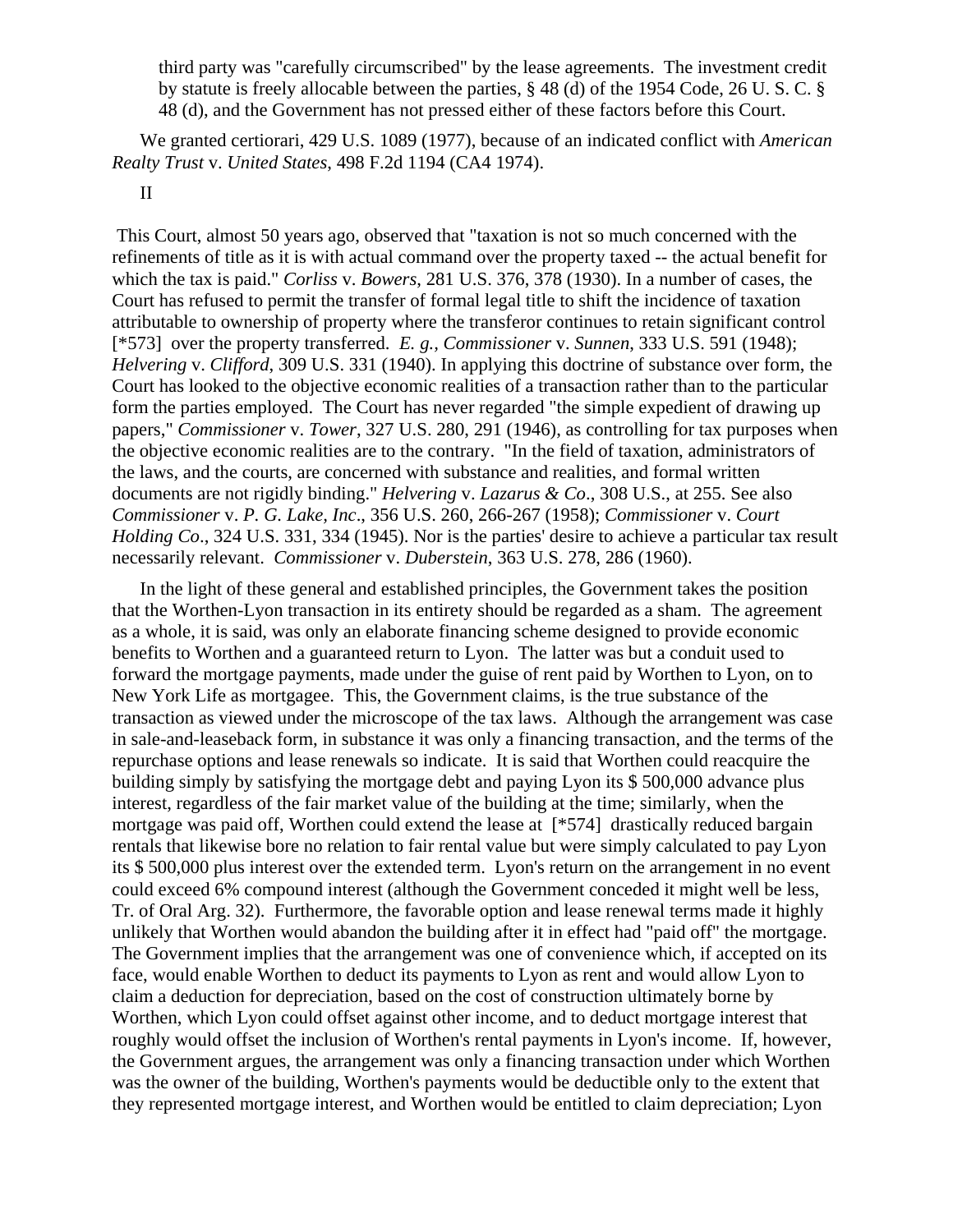would not be entitled to deductions for either mortgage interest or depreciation and it would not have to include Worthen's "rent" payments in its income because its function with respect to those payments was that of a conduit between Worthen and New York Life.

The Government places great reliance on *Helvering* v. *Lazarus & Co., supra*, and claims it to be precedent that controls this case. The taxpayer there was a department store. The legal title of its three buildings was in a bank as trustee for land-trust certificate holders. When the transfer to the trustee was made, the trustee at the same time leased the buildings back to the taxpayer for 99 years, with option to renew and purchase. The Commissioner, in stark contrast to his posture in the present case, took the position that the [\*575] statutory right to depreciation followed legal title. The Board of Tax Appeals, however, concluded that the transaction between the taxpayer and the bank in reality was a mortgage loan and allowed the taxpayer depreciation on the buildings. This Court, as had the Court of Appeals, agreed with that conclusion and affirmed. It regarded the "rent" stipulated in the leaseback as a promise to pay interest on the loan, and a "depreciation fund" required by the lease as an amortization fund designed to pay off the loan in the stated period. Thus, said the Court, the Board justifiably concluded that the transaction, although in written form a transfer of ownership with a leaseback, was actually a loan secured by the property involved.

The *Lazarus* case, we feel, is to be distinguished from the present one and is not controlling here. Its transaction was one involving only two (and not multiple) parties, the taxpayerdepartment store and the trustee-bank. The Court looked closely at the substance of the agreement between those two parties and rightly concluded that depreciation was deductible by the taxpayer despite the nomenclature of the instrument of conveyance and the leaseback. See also *Sun Oil Co*. v. *Commissioner*, 562 F.2d 258 (CA3 1977) (a two-party case with the added feature that the second party was a tax-exempt pension trust).

 The present case, in contrast, involves three parties, Worthen, Lyon, and the finance agency. The usual simple two-party arrangement was legally unavailable to Worthen. Independent investors were interested in participating in the alternative available to Worthen, and Lyon itself (also independent from Worthen) won the privilege. Despite Frank Lyon's presence on Worthen's board of directors, the transaction, as it ultimately developed, was not a familial one arranged by Worthen, but one compelled by the realities of the restrictions imposed upon the bank. Had Lyon not appeared, another interested investor would have been selected. [\*576] The ultimate solution would have been essentially the same. Thus, the presence of the third party, in our view, significantly distinguishes this case from *Lazarus* and removes the latter as controlling authority.

### III

 It is true, of course, that the transaction took shape according to Worthen's needs. As the Government points out, Worthen throughout the negotiations regarded the respective proposals of the independent investors in terms of its own cost of funds. *E. g*., App. 355. It is also true that both Worthen and the prospective investors compared the various proposals in terms of the return anticipated on the investor's equity. But all this is natural for parties contemplating entering into a transaction of this kind. Worthen needed a building for its banking operations and other purposes and necessarily had to know what its cost would be. The investors were in business to employ their funds in the most remunerative way possible. And, as the Court has said in the past, a transaction must be given its effect in accord with what actually occurred and not in accord with what might have occurred. *Commissioner* v. *National Alfalfa Dehydrating &*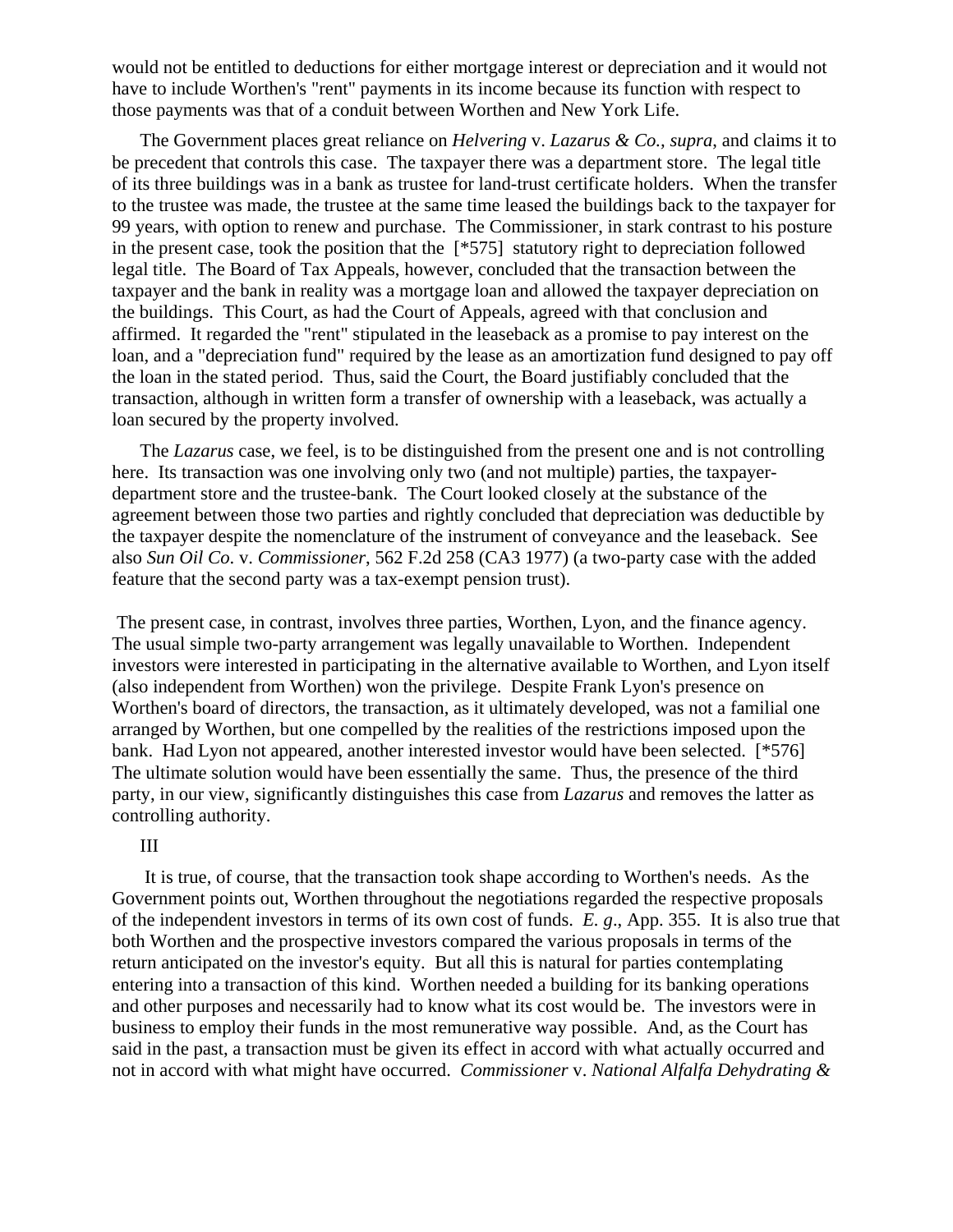## *Milling Co*., 417 U.S. 134, 148-149 (1974); *Central Tablet Mfg. Co*. v. *United States*, 417 U.S. 673, 690 (1974).

 There is no simple device available to peel away the form of this transaction and to reveal its substance. The effects of the transaction on all the parties were obviously different from those that would have resulted had Worthen been able simply to make a mortgage agreement with New York Life and to receive a \$ 500,000 loan from Lyon. Then *Lazarus* would apply. Here, however, and most significantly, it was Lyon alone, and not Worthen, who was liable on the notes, first to City Bank, and then to New York Life. Despite the facts that Worthen had agreed to pay rent and that this rent equaled the amounts due from Lyon to New York Life, should anything go awry in the later years of the lease, Lyon [\*577] was primarily liable. 12 No matter how the transaction could have been devised otherwise, it remains a fact that as the agreements were placed in final form, the obligation on the notes fell squarely on Lyon. <sup>13</sup> Lyon, an ongoing enterprise, exposed its very business well-being to this real and substantial risk.

12 New York Life required Lyon, not Worthen, to submit financial statements periodically. See Note Purchase Agreement, App. 453-454, 458-459. 13 It may well be that the remedies available to New York Life against Lyon would be far greater than any remedy available to it against Worthen, which, as lessee, is liable to New York Life only through Lyon's assignment of its interest as lessor.

 The effect of this liability on Lyon is not just the abstract possibility that something will go wrong and that Worthen will not be able to make its payments. Lyon has disclosed this liability on its balance sheet for all the world to see. Its financial position was affected substantially by the presence of this long-term debt, despite the offsetting presence of the building as an asset. To the extent that Lyon has used its capital in this transaction, it is less able to obtain financing for other business needs.

In concluding that there is this distinct element of economic reality in Lyon's assumption of liability, we are mindful that the characterization of a transaction for financial accounting purposes, on the one hand, and for tax purposes, on the other, need not necessarily be the same. *Commissioner* v. *Lincoln Savings & Loan Assn*., 403 U.S. 345, 355 (1971);*Old Colony R. Co*. v. *Commissioner*, 284 U.S. 552, 562 (1932).Accounting methods or descriptions, without more, do not lend substance to that which has no substance. But in this case accepted accounting methods, as understood by the several parties to the respective agreements and as applied to the transaction by others, gave the transaction a meaningful character consonant with the form it was given. 14 Worthen [\*578] was not allowed to enter into the type of transaction which the Government now urges to be the true substance of the arrangement. Lyon and Worthen cannot be said to have entered [\*579] into the transaction intending that the interests involved were allocated in a way other than that associated with a sale-and-leaseback.

14 We are aware that accounting standards have changed significantly since 1968 and that the propriety of Worthen's and Lyon's methods of disclosing the transaction in question may be a matter for debate under these new standards. Compare Accounting Principles Bd. Opinion No. 5, Reporting of Leases in Financial Statements of Lessee (1964), and Accounting Principles Bd. Opinion No. 7, Accounting for Leases in Financial Statements of Lessors (1966), with Financial Accounting Standards Board, Statement of Financial Accounting Standards No. 13, Accounting for Leases (1976). See also Comptroller of the Currency, Banking Circular No. 95 (Nov. 11, 1977), instructing that national banks revise their financial statements in accord with FASB Standard No. 13.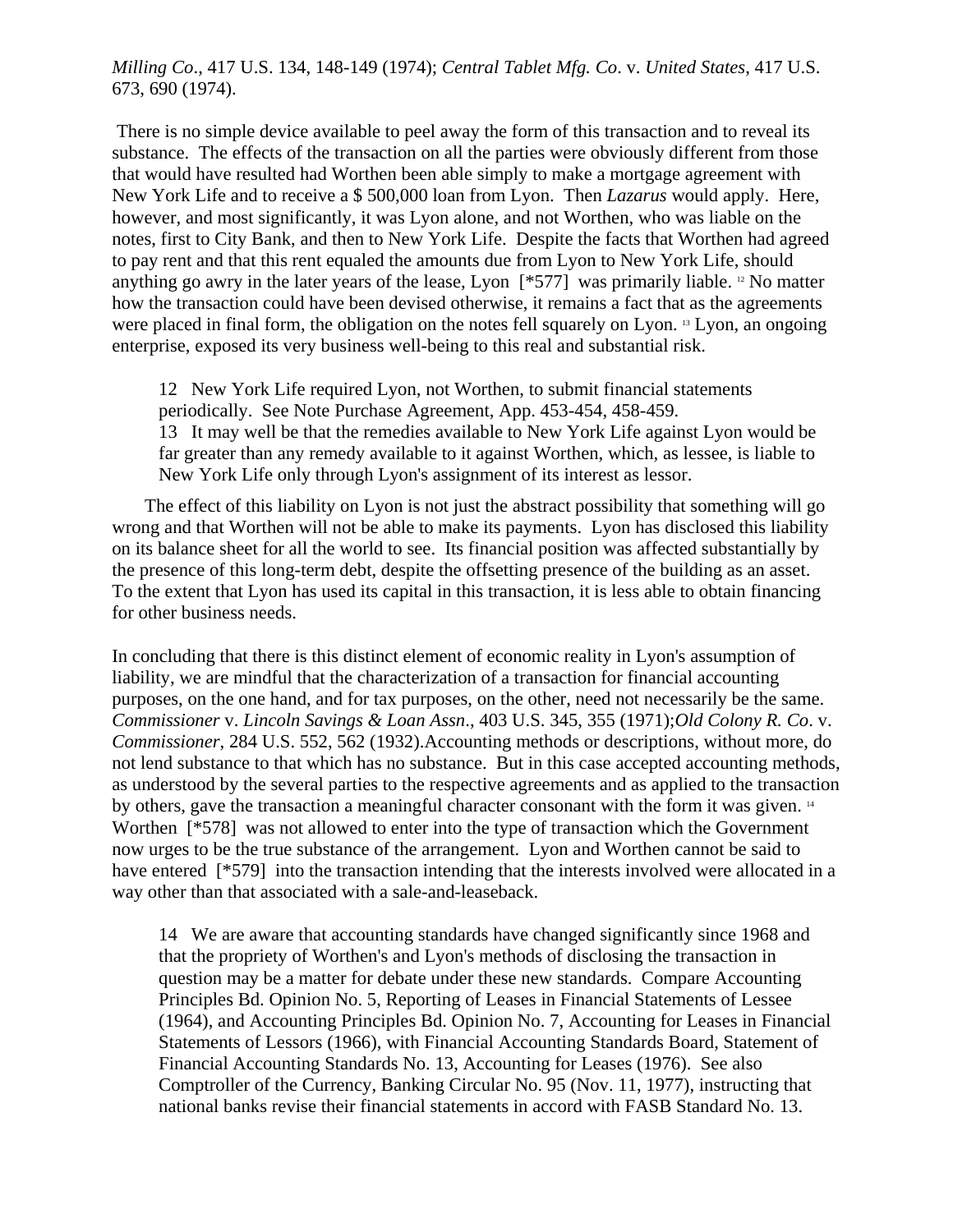Standard No. 13, however, by its terms, states, para. 78, that there are many instances where tax and financial accounting treatments diverge. Further, Standard No. 13 is nonapplicable with respect to a lease executed prior to January 1, 1977 (as was the Lyon-Worthen lease), until January 1, 1981. Obviously, Banking Circular No. 95 was not in effect in 1968 when the Lyon-Worthen lease was executed.

Then-existing pronouncements of the Internal Revenue Service gave Lyon very little against which to measure the transaction. The most complete statement on the general question of characterization of leases as sales, Rev. Rul. 55-540, 1955-2 Cum. Bull. 39, by its terms dealt only with equipment leases. In that ruling it was stated that the Service will look at the intent of the parties at the time the agreement was executed to determine the proper characterization of the transaction. Generally, an intent to enter into a conditional sales agreement will be found to be present if (a) portions of the rental payments are made specifically applicable to an equity acquired by the lessee, (b) the lessee will acquire a title automatically after certain payments have been made, (c) the rental payments are a disproportionately large amount in relation to the sum necessary to complete the sale, (d) the rental payments are above fair rental value, (e) title can be acquired at a nominal option price, or (f) some portion of the rental payments are identifiable as interest. See also Rev. Rul. 60-122, 1960-1 Cum. Bull. 56; Rev. Rul. 72-543, 1972-2 Cum. Bull. 87.

The Service announced more specific guidelines, indicating under what circumstances it would answer requests for rulings on leverage leasing transactions, in Rev. Proc. 75-21, 1975-1 Cum. Bull. 715. In general, "[unless] other facts and circumstances indicate a contrary intent," the Service will not rule that a lessor in a leveraged lease transaction is to be treated as the owner of the property in question unless (a) the lessor has incurred and maintains a minimal investment equal to 20% of the cost of the property, (b) the lessee has no right to purchase except at fair market value, (c) no part of the cost of the property is furnished by the lessee, (d) the lessee has not lent to the lessor or guaranteed any indebtedness of the lessor, and (e) the lessor must demonstrate that it expects to receive a profit on the transaction other than the benefits received solely from the tax treatment. These guidelines are not intended to be definitive, and it is not clear that they provide much guidance in assessing real estate transactions. See Rosenberg & Weinstein, Saleleasebacks: An analysis of these transactions after the *Lyon* decision, 45 J. Tax. 146, 147 n. 1 (1976).

 Other factors also reveal that the transaction cannot be viewed as anything more than a mortgage agreement between Worthen and New York Life and a loan from Lyon to Worthen. There is no legal obligation between Lyon and Worthen representing the \$ 500,000 "loan" extended under the Government's theory. And the assumed 6% return on this putative loan - required by the audit to be recognized in the taxable year in question -- will be realized only when and if Worthen exercises its options.

The Court of Appeals acknowledged that the rents alone, due after the primary term of the lease and after the mortgage has been paid, do not provide the simple 6% return which, the Government urges, Lyon is guaranteed, 536 F.2d, at 752. Thus, if Worthen chooses not to exercise its options, Lyon is gambling that the rental value of the building during the last 10 years of the ground lease, during which the ground rent is minimal, will be sufficient to recoup its investment before it must negotiate again with Worthen regarding the ground lease. There are simply too many contingencies, including variations in the value of real estate, in the cost of money, and in the capital structure of Worthen, to permit the conclusion that the parties intended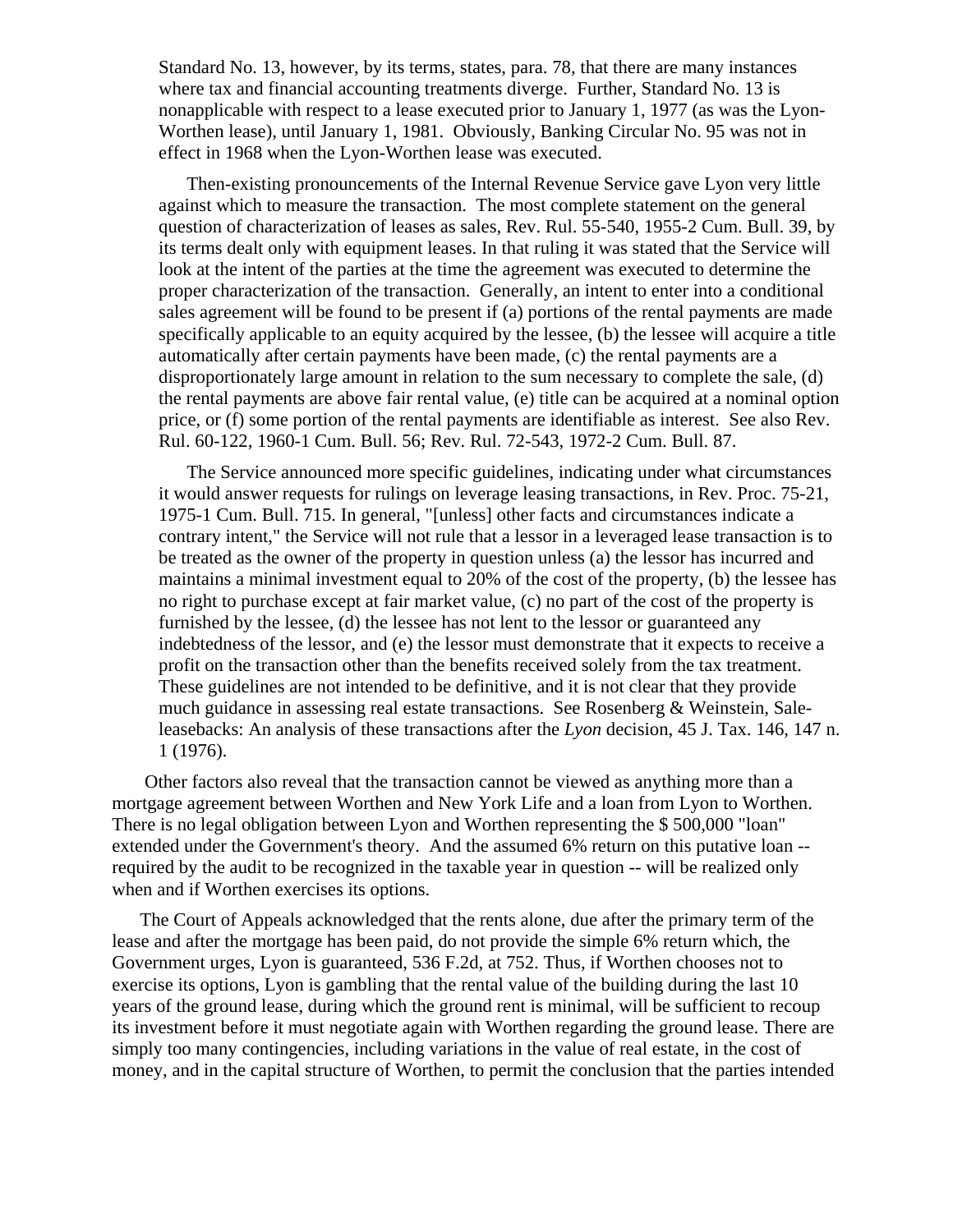to enter into the transaction as [\*580] structured in the audit and according to which the Government now urges they be taxed.

 It is not inappropriate to note that the Government is likely to lose little revenue, if any, as a result of the shape given the transaction by the parties. No deduction was created that is not either matched by an item of income or that would not have been available to one of the parties if the transaction had been arranged differently. While it is true that Worthen paid Lyon less to induce it to enter into the transaction because Lyon anticipated the benefit of the depreciation deductions it would have as the owner of the building, those deductions would have been equally available to Worthen had it retained title to the building. The Government so concedes. Tr. of Oral Arg. 22-23. The fact that favorable tax consequences were taken into account by Lyon on entering into the transaction is no reason for disallowing those consequences. <sup>15</sup> We cannot ignore the reality that the tax laws affect the shape of nearly every business transaction. See *Commissioner* v. *Brown*, 380 U.S. 563, 579-580 (1965) (Harlan, J., concurring). Lyon is not a corporation with no purpose other than to hold title to the bank building. It was not created by Worthen or even financed to any degree by Worthen.

15 Indeed, it is not inevitable that the transaction, as treated by Lyon and Worthen, will not result in more revenues to the Government rather than less. Lyon is gambling that in the first 11 years of the lease it will have income that will be sheltered by the depreciation deductions, and that it will be able to make sufficiently good use of the tax dollars preserved thereby to make up for the income it will recognize and pay taxes on during the last 14 years of the initial term of the lease and against which it will enjoy no sheltering deduction.

 The conclusion that the transaction is not a simple sham to be ignored does not, of course, automatically compel the further conclusion that Lyon is entitled to the items claimed as deductions. Nevertheless, on the facts, this readily follows. As has been noted, the obligations on which Lyon paid interest [\*581] were its obligations alone, and it is entitled to claim deductions therefor under § 163 (a) of the 1954 Code, 26 U. S. C. § 163 (a).

 As is clear from the facts, none of the parties to this sale-and-leaseback was the owner of the building in any simple sense. But it is equally clear that the facts focus upon Lyon as the one whose capital was committed to the building and as the party, therefore, that was entitled to claim depreciation for the consumption of that capital. The Government has based its contention that Worthen should be treated as the owner on the assumption that throughout the term of the lease Worthen was acquiring an equity in the property. In order to establish the presence of that growing equity, however, the Government is forced to speculate that one of the options will be exercised and that, if it is not, this is only because the rentals for the extended term are a bargain. We cannot indulge in such speculation in view of the District Court's clear finding to the contrary. 16 We therefore conclude that it is Lyon's capital that is invested in the building according to the agreement of the parties, and it is Lyon that is entitled to depreciation deductions, under § 167 of the 1954 Code, 26 U. S. C. § 167. Cf. *United States* v. *Chicago B. & Q. R. Co*., 412 U.S. 401 (1973).

16

 The general characterization of a transaction for tax purposes is a question of law subject to review. The particular facts from which the characterization is to be made are not so subject. See *American Realty Trust* v. *United States*, 498 F.2d 1194, 1198 (CA4 1974).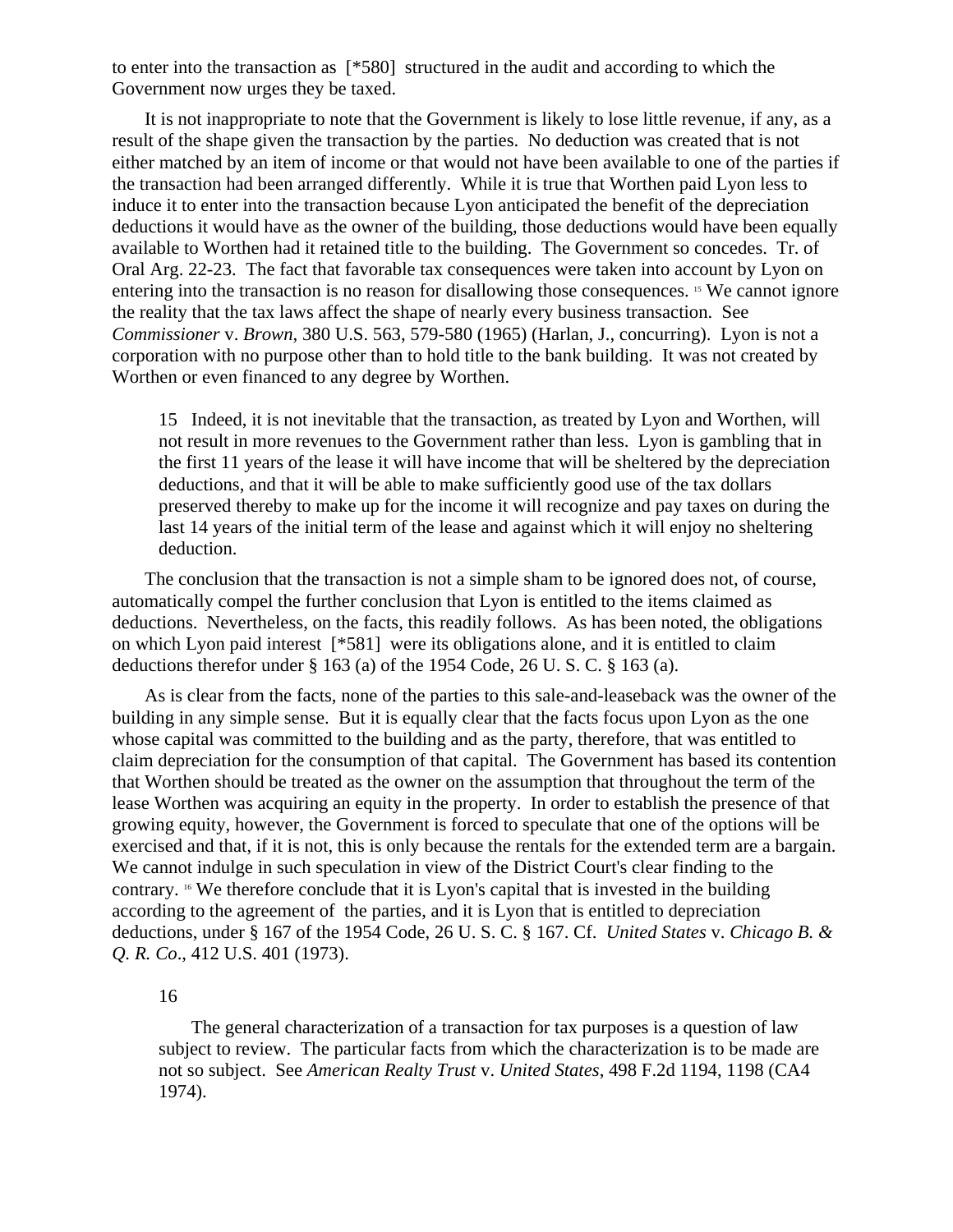#### IV

We recognize that the Government's position, and that taken by the Court of Appeals, is not without superficial appeal. One, indeed, may theorize that Frank Lyon's presence on the Worthen board of directors; Lyon's departure from its principal corporate activity into this unusual venture; the parallel between the payments under the building lease and the amounts due from Lyon on the New York Life mortgage; the provisions relating to condemnation or destruction of the [\*582] property; the nature and presence of the several options available to Worthen; and the tax benefits, such as the use of double declining balance depreciation, that accrue to Lyon during the initial years of the arrangement, form the basis of an argument that Worthen should be regarded as the owner of the building and as the recipient of nothing more from Lyon than a \$ 500,000 loan.

We, however, as did the District Court, find this theorizing incompatible with the substance and economic realities of the transaction: the competitive situation as it existed between Worthen and Union National Bank in 1965 and the years immediately following; Worthen's undercapitalization; Worthen's consequent inability, as a matter of legal restraint, to carry its building plans into effect by a conventional mortgage and other borrowing; the additional barriers imposed by the state and federal regulators; the suggestion, forthcoming from the state regulator, that Worthen possess an option to purchase; the requirement, from the federal regulator, that the building be owned by an independent third party; the presence of several finance organizations seriously interested in participating in the transaction and in the resolution of Worthen's problem; the submission of formal proposals by several of those organizations; the bargaining process and period that ensued; the competitiveness of the bidding; the bona fide character of the negotiations; the three-party aspect of the transaction; Lyon's substantiality 17 and its independence from Worthen; the fact that diversification was Lyon's principal motivation; Lyon's being liable alone on the successive notes to City Bank and New York Life; the reasonableness, as the District Court found, of the rentals and of the option prices; the substantiality of the purchase prices; [\*583] Lyon's not being engaged generally in the business of financing; the presence of all building depreciation risks on Lyon; the risk, borne by Lyon, that Worthen might default or fail, as other banks have failed; the facts that Worthen could "walk away" from the relationship at the end of the 25-year primary term, and probably would do so if the option price were more than the then-current worth of the building to Worthen; the inescapable fact that if the building lease were not extended, Lyon would be the full owner of the building, free to do with it as it chose; Lyon's liability for the substantial ground rent if Worthen decides not to exercise any of its options to extend; the absence of any understanding between Lyon and Worthen that Worthen would exercise any of the purchase options; the nonfamily and nonprivate nature of the entire transaction; and the absence of any differential in tax rates and of special tax circumstances for one of the parties -- all convince us that Lyon has far the better of the case.<sup>18</sup>

17 Lyon's consolidated balance sheet on December 31, 1968, showed assets of \$ 12,225,612, and total stockholders' equity of \$ 3,818,671. Of the assets, the sum of \$ 2,674,290 represented its then investment in the Worthen building. App. 587-588. 18 Thus, the facts of this case stand in contrast to many others in which the form of the transaction actually created tax advantages that, for one reason or another, could not have been enjoyed had the transaction taken another form. See, *e. g., Sun Oil Co*. v. *Commissioner*, 562 F.2d 258 (CA3 1977) (sale-and-leaseback of land between taxpayer and tax-exempt trust enabled the taxpayer to amortize, through its rental deductions, the cost of acquiring land not otherwise depreciable). Indeed, the arrangements in this case